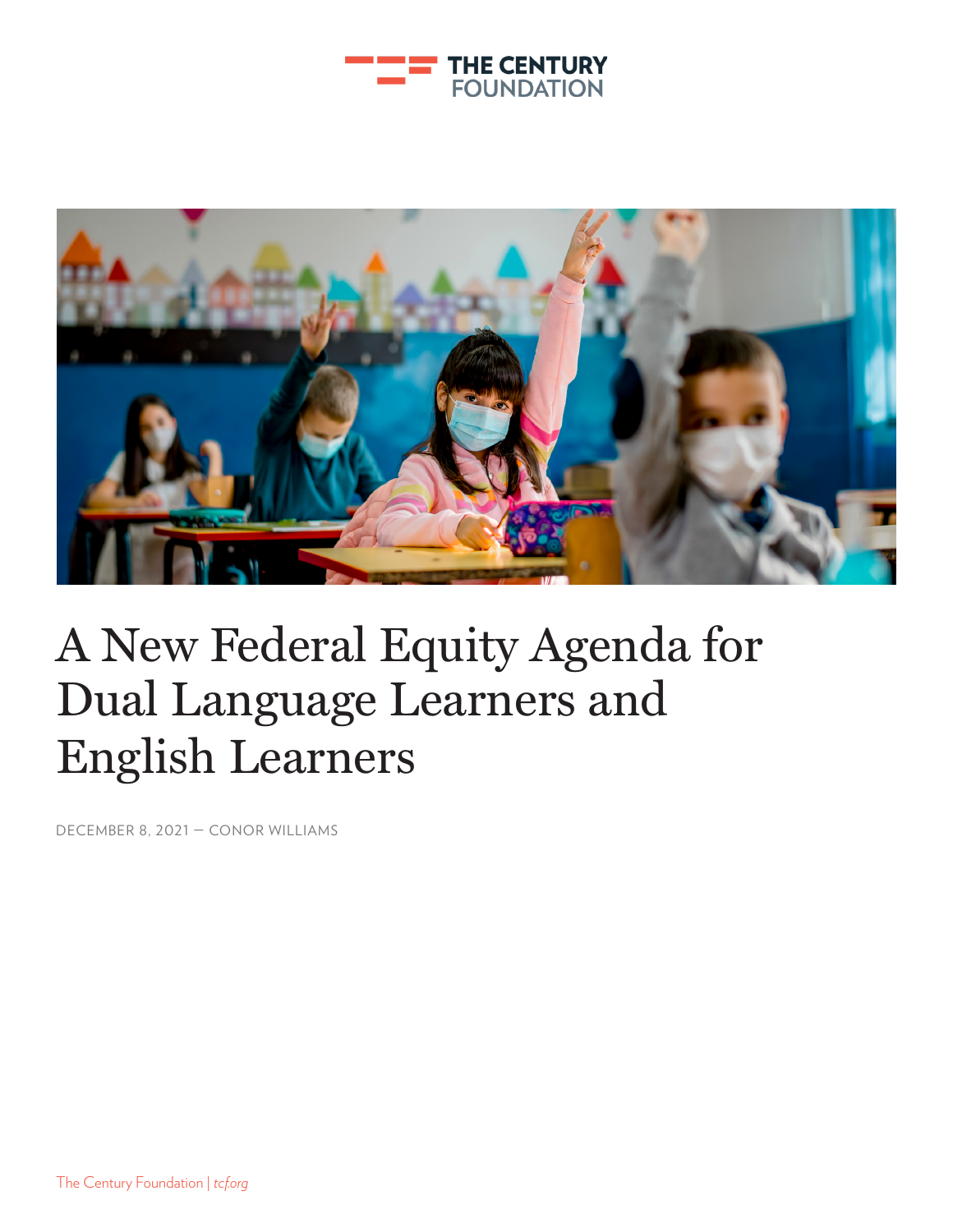#### **THE CENTURY FOUNDATION**

# A New Federal Equity Agenda for Dual Language Learners and English Learners

DECEMBER 8, 2021 — CONOR WILLIAMS

English learners (ELs) constitute a large—and growing share of the student body in the United States. More than 10 percent of U.S. pre-K–12 students are formally classified as ELs, which means that their states have determined that they have not yet reached sufficient English proficiency to cease participating in language instruction educational programs.<sup>1</sup> But the linguistic diversity of U.S. schools stretches well beyond those 5 million students. U.S. schools also enroll millions of former ELs, linguistically diverse students who have met state criteria to exit EL status and be reclassified as English proficient; data from California and Oregon suggest that the number of former ELs is likely to be nearly as large as the number of current ELs.<sup>2</sup> Indeed, data from the U.S. Census Bureau indicate that nearly one-quarter of U.S. children speak a language other than English at home.<sup>3</sup> Furthermore, one-third of children under age 8 have at least one parent who speaks a non-English language—these younger language learners are sometimes referred to as dual language learners (DLLs) in the early years.<sup>4</sup>

Despite their increasing share of the U.S. student body, ELs have long been underserved and marginalized in the nation's schools. Too often, states and school districts have treated ELs' linguistic diversity as an obstacle or liability to be overcome. This monolingual, English-only approach has stripped many of these students of their emerging bilingualism and failed to set them up for academic or professional success. ELs' graduation rates are lower than the national average, as well as the rates of almost every other student group: across the country, in the 2018–19 school year, the four-year high school graduation rate for current ELs was 69 percent, compared to the national four-year high school graduation rate for all students, which was 86 percent.<sup>5</sup>

Clearly, the United States is decades—generations overdue for overhauling how its schools serve EL students. The nation needs a more equitable, "English-plus" approach to supporting ELs, beginning with systemic recognition that their home languages are considerable strengths to be developed. Research suggests that the work of developing bilingual proficiencies may confer cognitive benefits to young bilingual students, such as greater mental flexibility and a range of metalinguistic skills.6 This helps explain why these students often thrive in integrated, two-way dual language immersion programs that foster their bilingualism alongside English-dominant peers.7 Further, studies indicate that there may be long-term wage advantages for adults who have retained and deepened their bilingualism during their time in school.<sup>8</sup>

This report can be found online at: https://tcf.org/content/report/new-federal-equity-agenda-dual-language-learners-english-learners/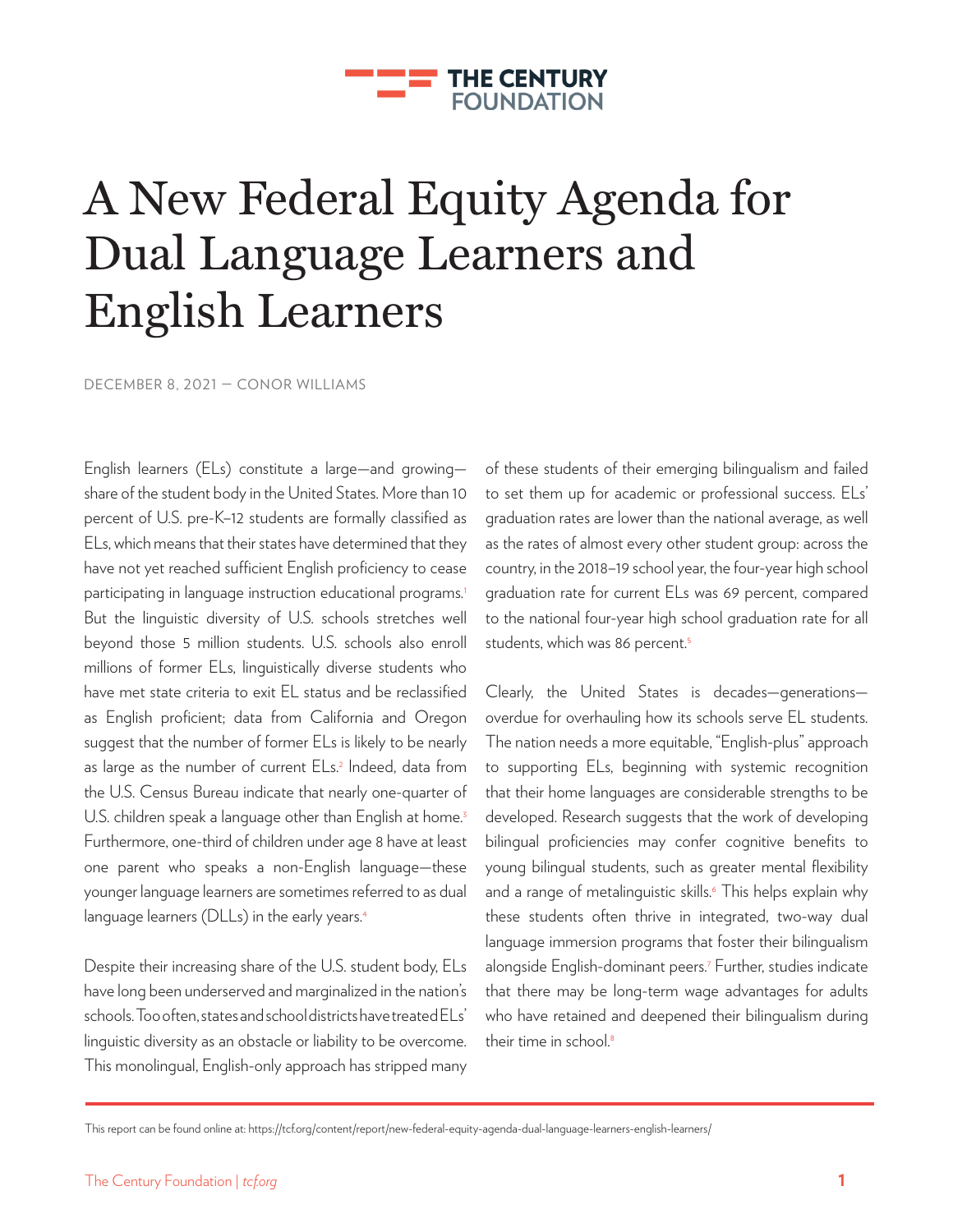Better serving EL students means engaging the full diversity of the student group. Specifically, any efforts to support linguistic equity in education must also engage in discussions of racial and socioeconomic disparities in United States schools. For instance, a large majority of ELs are children of color. Nearly 78 percent of ELs identify as Hispanic, 11 percent identify as Asian, and 4 percent identify as Black. Just 7 percent of ELs identify as White.<sup>9</sup> Further, while many ELs are children of immigrant parents, the large majority of these students are native-born U.S. citizens.10

The large majority of these students are native-born U.S. citizens.

Finally, ELs' families are disproportionately likely to be facing poverty. A 2017 National Academies of Science, Engineering, and Medicine report found that 65 percent of ELs' families qualify for federal lunch subsidies, while just 36 percent of non-ELs' families do.<sup>11</sup> Similarly, U.S. Census Bureau data suggest that the poverty rate for school-aged children who speak a non-English language at home (nearly 23 percent) is approximately ten points higher than for peers who speak only English (14 percent).<sup>12</sup> What's more, recent analysis from the Brookings Institution suggests that ELs are particularly likely to attend socioeconomically segregated schools.<sup>13</sup>

Notwithstanding the significant and intersecting structural inequities facing ELs in U.S. schools, these students bring unlimited potential to their campuses each day. For instance, evidence from California, Chicago, New York, Oregon, and Hawaii suggests that these students do particularly well once they reach proficiency in English.<sup>14</sup>

In sum, no matter how schools and other public institutions define ELs, it is clear that policy reforms made in the name of educational equity will be incomplete if they do not incorporate the strengths and needs of these students. This report offers a series of concrete policy reforms that stand to improve ELs' chances to graduate from high school prepared for postsecondary education or high-quality workforce opportunities. Now, at the beginning of a new presidential administration—and with the Every Student Succeeds Act (ESSA) due for reauthorization—is the perfect time to establish a new, equitable policy framework that supports EL students' success.

## Making Title III More Robust and Effective

The advent of No Child Left Behind's Title III marked a significant shift in federal EL policy. It was the first time that the federal government committed formula funds that would, in theory, support the educational success of all ELs in the nation's schools. Before Title III, the federal government's EL-targeted funding programs were limited to competitive grants that did not cover all ELs.

And yet, Title III has not yet delivered on its goal of improving ELs' educational opportunities nationwide. Title III's initial funding levels were insufficient from the start, when there were roughly 3.8 million ELs in U.S. schools. Indeed, there are now at least 5 million ELs, and funding levels haven't commensurately increased. When Title III was first funded, it amounted to an annual federal investment of roughly \$175 per EL. In 2017, Title III funding came out to just \$147 per EL. In other words, Title III funding levels were inadequate from the start, and they have actually dropped relative to the number of students they now support.15 *Educational equity for ELs requires providing schools and school districts with adequate funding to provide these students with instructional supports that integrate and advance their linguistic and academic development.*

- Congress should triple annual Title III funding for ELs, from its historical levels (roughly \$740 million) to \$2.2 billion, which would be roughly \$440 in annual federal funding per EL.
- The Department of Education should explore the consequences of rebalancing the weighting of the Title III funding formula to rely more heavily on states' reported EL data and less heavily on data from the U.S. Census Bureau's American Community Survey.16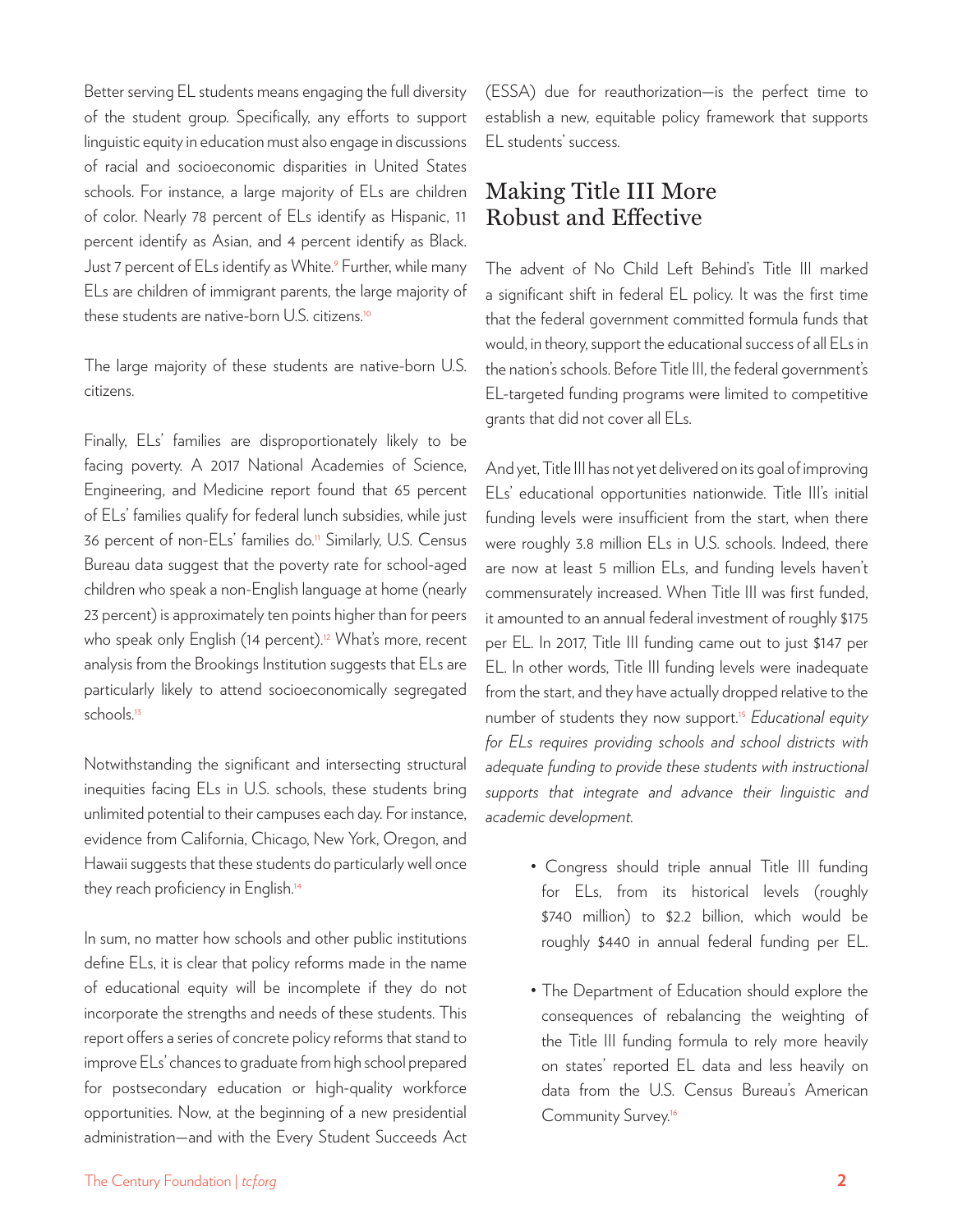### Supporting Bilingualism and Biliteracy

Research suggests that ELs do best when their emerging bilingual skills are supported in school. ELs in high-quality bilingual settings—particularly in linguistically integrated dual language immersion programs—perform better academically and generally have stronger linguistic development in both English and their home languages.<sup>17</sup> However, states, schools, and districts who try to launch these programs frequently struggle to find the bilingual teachers and staff they need.18 *Educational equity for ELs requires expanding access to bilingual instruction, and that requires a more linguistically diverse teaching force.*

- Congress should rename the Department of Education's Office of English Language Acquisition as the Office of Multilingual Learning, and restore its authority over Title III's formula grants.
- Congress should provide the Department of Education's newly renamed Office of Multilingual Learning with funding to launch a \$200 million competitive grants program supporting the development of new bilingual teacher training programs—and the expansion of existing bilingual teacher training programs. These grants should be available to traditional training programs within institutions of higher education and alternative training programs, such as "grow-your-own," apprenticeship, and/ or teacher fellowship programs. Congress should set aside a significant portion of these grants for programs hosted by Hispanic-Serving Institutions.
- Congress should provide the Department of Education's newly renamed Office of Multilingual Learning with funding to launch two rounds of a \$50 million competitive grants program for states to pilot, redesign, and implement new bilingual teacher certification and licensure policies.
- Congress should include a new requirement in ESSA's Title I that states track and annually publish statistics on the racial, ethnic, gender, and linguistic diversity of their state's pre-K–12 teachers on ESSA state report cards.
- The Department of Education should publish updated guidance focused on how schools and educators can use federal funding to develop these students' emerging bilingualism and biliteracy, given the strong role that DLLs/ELs' ongoing home language development plays in their English acquisition.<sup>19</sup> This guidance can expand from the department's 2015 EL Tool Kit.<sup>20</sup>
- The Department of Education should establish a system to identify, track, and publish data on the amount of Title I funds that are used to serve ELspecific needs.

### Improving Data on EL Linguistic Development

Existing policies for measuring ELs' linguistic and academic development present an incomplete—even misleading picture of these students' progress.<sup>21</sup> For instance, while policymakers, advocates, and policy analysts frequently bemoan "achievement gaps" between ELs and non-ELs on standardized academic assessments, these gaps are largely a function of how the Every Student Succeeds Act (ESSA) tracks their performance.<sup>22</sup> By definition, ELs lack proficiency in English. Once they become English proficient, they are no longer classified as ELs. Thus, it stands to reason that ELs who have limited English proficiency—will be unable to fully demonstrate their knowledge of math, English language arts, and other subject areas when they are tested on these subjects in English. This flawed framework for identifying ELs and gauging their performance obscures the reality of EL educational equity in U.S. schools. Studies suggest that former ELs—those students who have reached their state's definition of English proficiency—often perform as well as, or better than, peers who were never designated as ELs on a range of academic outcomes.<sup>23</sup> By contrast, long-term ELs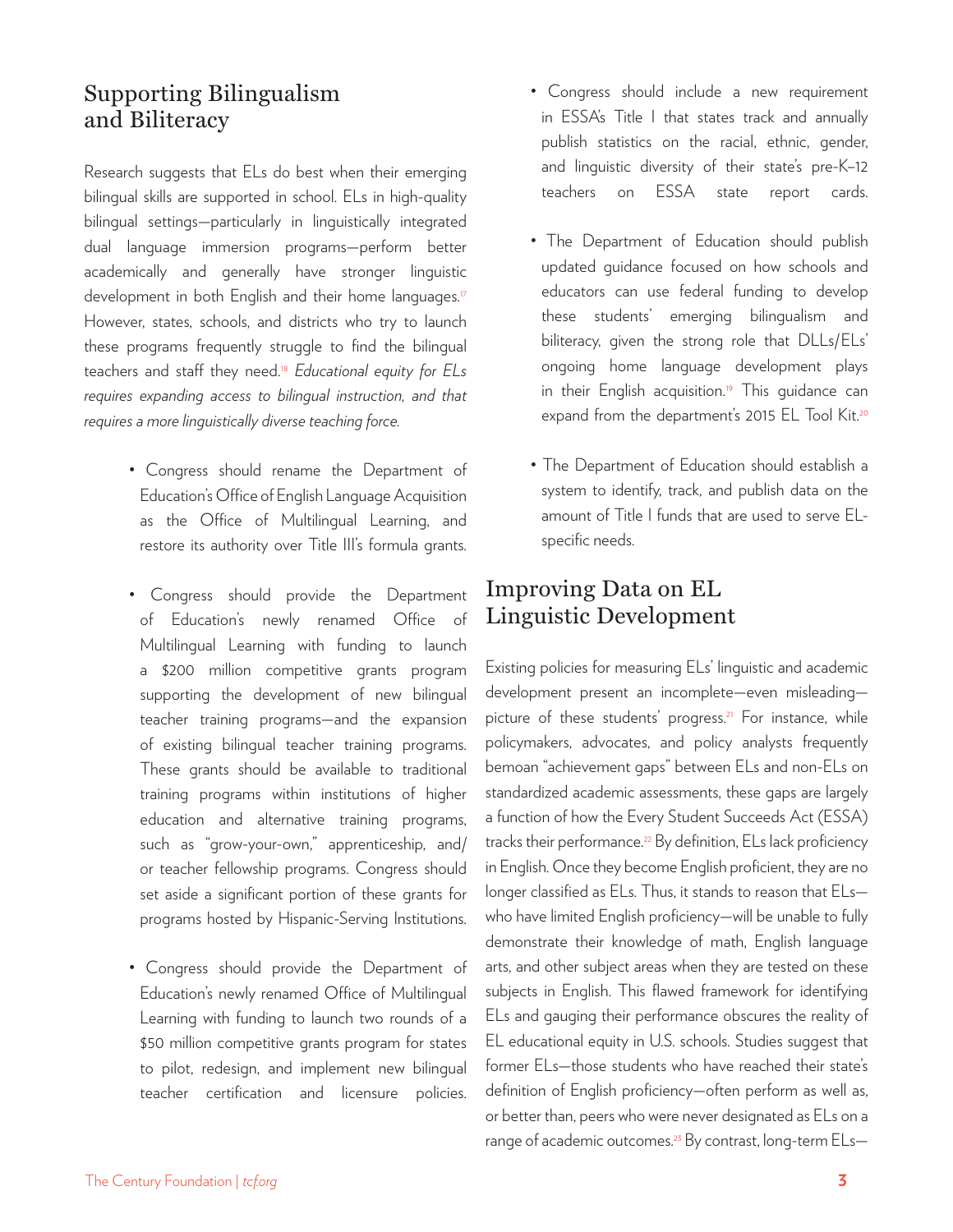students who have not reached English proficiency after roughly five to seven years in school—tend to have worse academic outcomes.24 *Educational equity for ELs requires collecting better, more accurate data on their linguistic and academic development.*

- 1. Congress should require states to report on former ELs' and long-term ELs (LTELs) linguistic and academic development as unique student groups, and include their progress in state accountability systems for both schools and school districts. Further, Congress should instruct the Department of Education to develop definitions of newcomer ELs and students with limited or interrupted formal education (SLIFE).
- 2. Congress should increase funding to the Competitive Grants for State Assessments program with the specific goal of allowing for states (or consortia of states) to develop, test, and adopt versions of their annual academic assessments in ELs' home languages. This would allow more of these students to demonstrate the full repertoire of their skills and knowledge.
- 3. Congress should provide additional funding to the Competitive Grants for State Assessments program to support the development of assessments that would measure ELs' linguistic development in their home languages, particularly in Spanish, the home language of more than 75 percent of ELs.<sup>25</sup>

### Supporting ELs in Early Education

There is significant evidence that young DLLs uniquely benefit from early education programs, particularly when these programs support their emerging bilingualism.<sup>26</sup> Such programs can help these children continue their development of early literacy and language skills in their home languages, while also accelerating their English language exposure and development. Early education programs can also serve as brokering institutions that help DLLs gain school readiness

skills before enrolling in kindergarten and help their families learn to navigate U.S. educational settings. Unfortunately, these children do not have equitable access to early education programs.27 Educational equity for DLLs requires including these students in the design and implementation of all early education programs.

- 1. The Department of Education should partner with the Department of Health and Human Services to develop the clearest possible standards, protocols, and recommended screening tools for early education programs to use when identifying DLLs.<sup>28</sup>
- 2. Ongoing efforts to expand publicly supported, affordable, high-quality pre-K and child care should include weighted enrollment lotteries, reserved seats, or other policies that ensure that DLLs have equitable access.
- 3. Congress should provide the Department of Health and Human Services with \$50 million for an annual competitive grants program that would allow early educators in Head Start and other federally funded programs to convert more of their settings from English-only to bilingual approaches. This funding should be administered jointly through interagency collaboration with the Department of Education, and should support planning and implementation of new dual language or bilingual instructional models, bilingual family outreach efforts to ensure that DLLs' families are aware of these new early education opportunities, and local efforts to train and retain more linguistically diverse early educators.

## Acknowledgments

Thanks, first and foremost, to this paper's many reviewers. Caroline Osborn provided particularly creative, constructive thinking during this project's editing and rewriting phases. This project would not have been possible without the generous support of the Annie E. Casey Foundation. In addition, the project was able to incorporate significant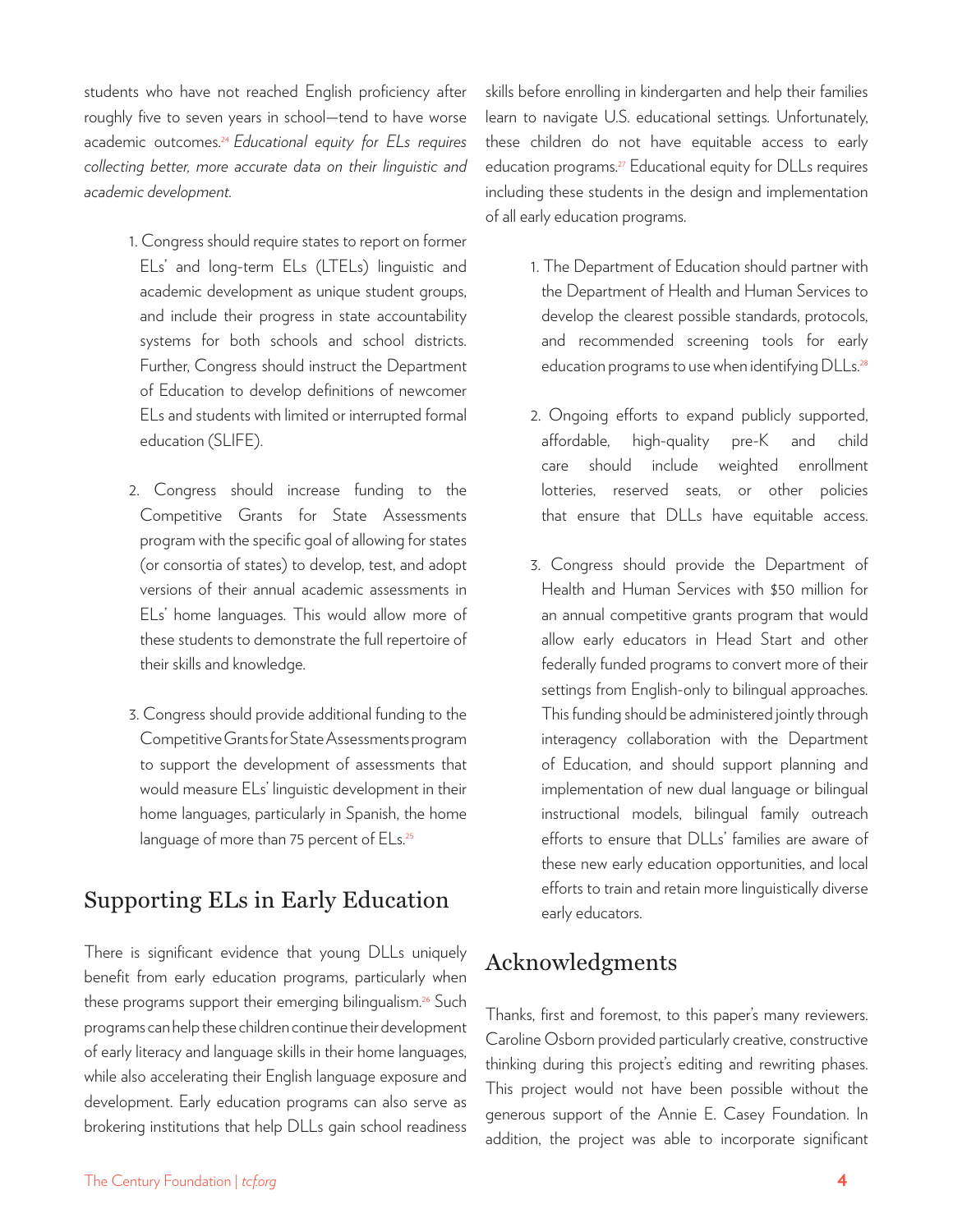feedback from educators participating in The Century Foundation's English Learners Virtual Learning Forum, a project supported by the Heising-Simons Foundation.

This project's review process deviated from the norm within education policy research and writing. To ensure that the final publication reflected the views of a broad consensus of educators, experts, researchers, and advocates across the field, I requested—and received—feedback on an early draft of the agenda from roughly 100 people working in or around the fields of education, public policy, and/or EL policy. Predictably, the size of this pool of reviewers meant that I received a wide and diverse range of responses. While I discovered some points of overlap and widespread consensus on many of the policy recommendations, I found less clarity on others. As such, while I believe this document reflects significant agreement across the field around a series of concrete ideas for improving DLLs/ELs' learning opportunities in U.S. schools, the recommendations here are solely mine and do not necessarily reflect the views of any one of the reviewers. The following is a partial list of those who were able to grant us release to use their names and affiliations in the final publication.

- Kathleen Anderson, Prince George's County Public Schools
- Ashley Simpson Baird, Merit Research, Policy, and Evaluation
- Charles Barone, Democrats for Education Reform, Education Reform Now
- M. Beatriz Arias, Center for Applied Linguistics
- Leo Bialis-White, NewSchools Venture Fund
- Manuel Buenrostro, Californians Together
- Shasta Burton, Jordan District
- Donna Christian, Center for Applied Linguistics
- Jane Clark, Data Quality Campaign
- Delis Cuéllar, University of Wisconsin
- Karen Feagin
- Rosa Castro Feinberg, LULAC Florida
- Patricia Gándara, UCLA Civil Rights Project
- Eugene Garcia, Arizona State University
- Carrie Gillispie, The Education Trust
- Catherine Gonzalez, Vanderbilt University
- Genoveffa Grieci, Framingham Public Schools
- Teresa Hayden, Prince George's County Public Schools
- Martha Hernandez, Californians Together
- Adrienne Johnson, Missouri Western State University
- Prudence Kono, Prince George's County Public Schools, MD
- Kelly L. Edyburn, Zuckerberg San Francisco General Hospital and Trauma Center / University of California, San Francisco
- James Lyons
- Christine Marconi, Caldwell-West Caldwell Public **Schools**
- Margaret Marcus, University of Maryland
- Martha I. Martinez, SEAL
- Madeline Mavrogordato, Michigan State University
- Helenor Mesias, Prince George's County Public **Schools**
- Alicia Passante, Center City Public Charter School
- Nina Perez, MomsRising
- Ryan Pontier, Florida International University
- UrsZula Quintana, Seattle University
- Rosario Quiroz Villarreal, TNTP
- Vickie Ramos Harris, Advancement Project California
- Shaeley Santiago, Ames Community School **District**
- Shelly Spiegel-Coleman, Californians Together
- Julie Sugarman, Migration Policy Institute
- Karen Thompson, Oregon State University
- Nitza B. Vega-Lahr, Atlanta Speech School
- Terra Wallin, The Education Trust
- Sarah Webb, Great Minds
- GG Weisenfeld, National Institute for Early Education Research (NIEER), Rutgers University
- Matt Weyer
- Santiago Wood, National Association for Bilingual **Education**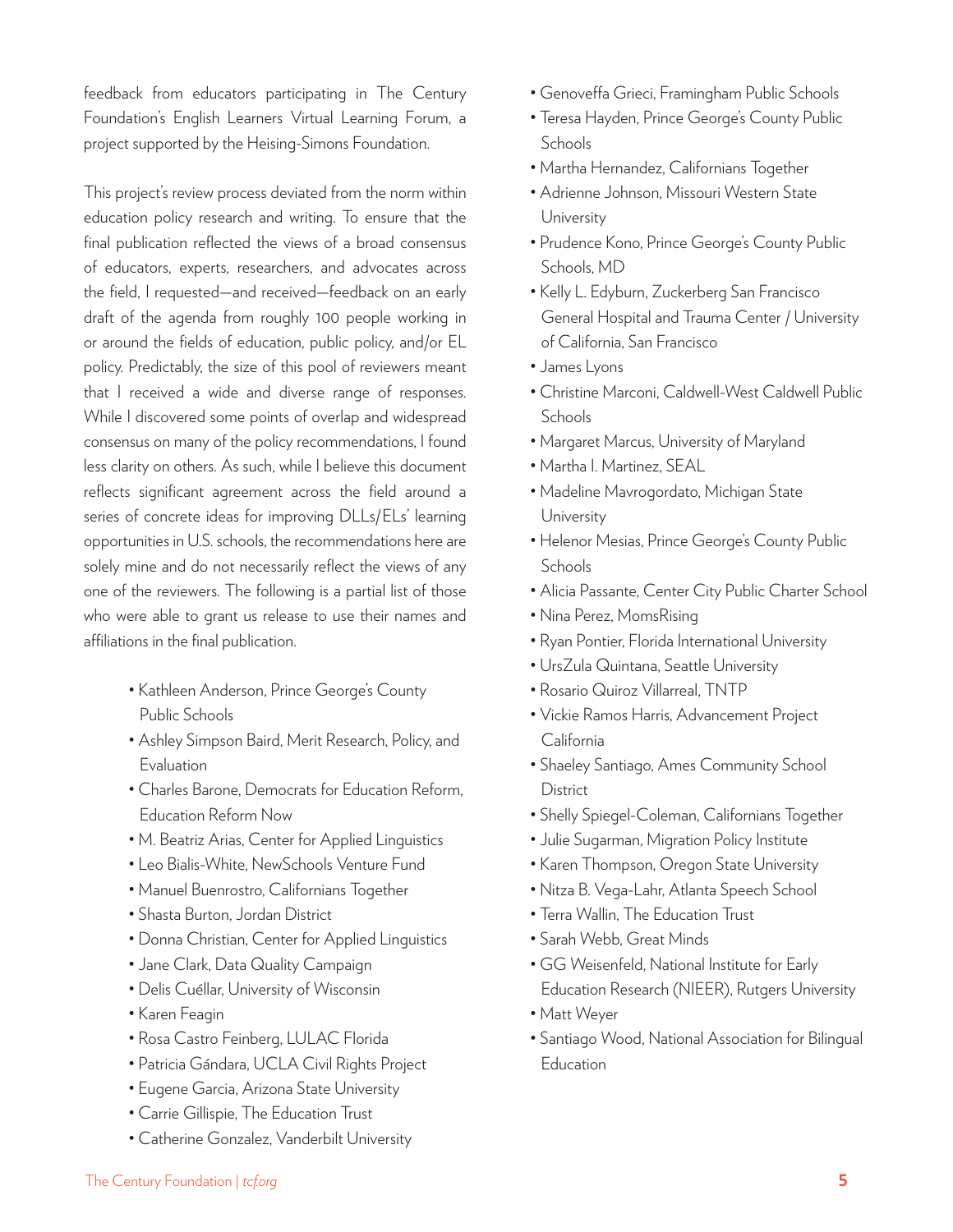#### Author

**Conor P. Williams** is a senior fellow at The Century Foundation, where he writes about education, immigration, early education, school choice, and work-life balance challenges for American families.

#### **Notes**

**1** "Local Education Agency Universe Survey," 2000–01 through 2018–19, U.S. Department of Education, National Center for Education Statistics, Common Core of Data (CCD), https://nces.ed.gov/programs/digest/d20/tables/ dt20\_204.20.asp.

**2** "2018–19 Enrollment by English Language Acquisition Status (ELAS) and Grade, Statewide Report," California Department of Education, Data Reporting Office, accessed October 8, 2021, https://dq.cde.ca.gov/dataquest/longtermel/ ELAS.aspx?cds=00&agglevel=State&year=2020-21; "English Language Learners in Oregon, Annual Report 2018–19," Oregon Department of Education, June 2020, https://www.oregon.gov/ode/reports-and-data/LegReports/Documents/ Oregon%20English%20Learners%20Report%202018-19%20Final.pdf#page=12.

**3** U.S. Census Bureau data as reported in "Children Who Speak a Language Other Than English at Home," Kids Count Data Center, The Annie E. Casey Foundation, https://datacenter.kidscount.org/data/tables/81-children-whospeak-a-language-other-than-english-at-home?loc=1&loct=1#detailed/1/any/fal se/1729,37,871,870,573,869,36,868,867,133/any/396,397.

**4** Maki Park, Anna O'Toole, Caitlin Katsiaficas, "Dual Language Learners: A National Demographic and Policy Profile," Migration Policy Institute, 2017, https:// www.migrationpolicy.org/sites/default/files/publications/DLL-FactSheet-US-FINAL.pdf. A note on terms: there is a wide range of overlapping and synonymous terms currently in use to refer to the diverse group of language-learning students in the United States. These include: English language learner (ELL), English learner (EL), dual language learner (DLL), limited English proficient (LEP), emergent or emerging bilingual learner (EBL), English as a second language (ESL), multilingual learner (MLL), and others. This report roughly follows the conventions used in the National Academies of Science, Engineering, and Medicine's 2017 consensus report on these students, using DLL to refer to younger language-learning children and EL to refer to older children (loosely, language learners in the K–12 grades). Promoting the Educational Success of Children and Youth Learning English: Promising Futures, (Washington, DC: The National Academies Press, 2017), 2, https://doi.org/10.17226/24677.

**5** U.S. Department of Education, Office of Elementary and Secondary Education, Consolidated State Performance Report, 2010–11 through 2018–19; and National Center for Education Statistics, EDFacts file 150, Data Group 695, and EDFacts file 151, Data Group 696, 2013–14 through 2018–19, https://nces.ed.gov/programs/ digest/d20/tables/dt20\_219.46.asp.

**6** Ellen Bialystok, "Coordination of executive functions in monolingual and bilingual children," Journal of Experimental Child Psychology 110, no. 3 (2011): 461–68, https://doi.org/10.1016/j.jecp.2011.05.005; Promoting the Educational Success of Children and Youth Learning English: Promising Futures (Washington, D.C.: The National Academies Press, 2017), 118–21, https://doi.org/10.17226/24677.

**7** Conor Williams, "The Intrusion of White Families into Bilingual Schools," The Atlantic, December 28, 2017, https://www.theatlantic.com/education/ archive/2017/12/the-middle-class-takeover-of-bilingual-schools/549278/.

**8** Rubén G. Rumbaut, "English Plus: Exploring the Socioeconomic Benefits of Bilingualism in Southern California," in The Bilingual Advantage: Language, Literacy and the US Labor Market (Tonawanda, N.Y.: Multilingual Matters, 2014).

**9** U.S. Department of Education, National Center for Education Statistics, EDFacts file 141, Data Group 678, extracted September 18, 2020, from the EDFacts Data Warehouse (internal U.S. Department of Education source); and Common Core of Data (CCD), "State Nonfiscal Survey of Public Elementary and Secondary Education," 2008–09 through 2018–19, Office of Special Education Programs, Individuals with Disabilities Education Act (IDEA) database, https://nces.ed.gov/ programs/digest/d20/tables/dt20\_204.27.asp.

**10** Promoting the Educational Success of Children and Youth Learning English:

Promising Futures (Washington, D.C.: The National Academies Press, 2017), 73-4, https://doi.org/10.17226/24677.

**11** Promoting the Educational Success of Children and Youth Learning English: Promising Futures (Washington, D.C.: The National Academies Press, 2017), 81-2, https://doi.org/10.17226/24677.

**12** Author's calculations from U.S. Census Bureau, "Poverty Status in the Past 12 Months by Age by Language Spoken at Home for the Population 5 Years and over," 2019 American Community Survey 1-Year Estimates, Detailed Table B16009, American FactFinder, accessed October 8, 2021, https://data.census.gov/cedsci/ table?q=b16009&tid=ACSDT1Y2019.B16009&hidePreview=false. See also "Characteristics of People by Language Spoken at Home," Table S1603, which shows a similar (though slightly narrower) poverty rate gap between English-only households and households who speak a non-English language for all people above the age of 5.

**13** Diana Quintero and Michael Hansen, "As We Tackle School Segregation, Don't Forget About English Learner Students," The Brookings Institution, January 14, 2021, https://www.brookings.edu/blog/brown-center-chalkboard/2021/01/14/aswe-tackle-school-segregation-dont-forget-about-english-learner-students.

**14** Laura Hill and Karina Jaquet, "California's English Learner Students," Public Policy Institute of California, September 2012, https://www.ppic.org/publication/ californias-english-learner-students/; Marisa de la Torre, Alyssa Blanchard, Elaine Allensworth, Silvana Freire, "English Learners in Chicago Public Schools: A New Perspective," University of Chicago Consortium on School Research, December 2019, https://consortium.uchicago.edu/sites/default/files/2019-12/ English%20Learners%20in%20CPS-Dec2019-Consortium.pdf; "New York State Multilingual Learner/English Language Learner (MLL/ELL) Data Report," New York State Education Department, Office of Bilingual Education and World Languages, http://www.nysed.gov/common/nysed/files/programs/bilingualed/nysed\_ell\_mll\_data-report\_2018-2019-a.pdf; Joseph P. Robinson-Cimpian and Dr. Karen Thompson, "What Does ESSA Mean for English Learners and Accountability," presentation, https://www.air.org/sites/default/files/Slides%20 -%20What%20Does%20ESSA%20Mean%20for%20English%20Leaners%20 and%20Accountability.pdf#page=17; "Hawaii Program Produces High Bilingual Graduation Rate," Associated Press, November 18, 2019, https://apnews.com/ article/65e555edefc046c49d6b3664f4200722.

**15** Conor Williams, "The Case for Expanding Federal Funding for English Learners," The Century Foundation, March 31, 2020, https://tcf.org/content/commentary/ case-expanding-federal-funding-english-learners/.

**16** Julie Sugarman, "Funding English Learner Education: Making the Most of Policy and Budget Levers," Migration Policy Institute, March 2021, 8–9, https://www. migrationpolicy.org/sites/default/files/publications/EL-insight-5\_funding\_final. pdf#page=9.

**17** Rachel A. Valentino and Sean Reardon, "Effectiveness of Four Instructional Programs Designed to Serve English Learners: Variation by Ethnicity and Initial English Proficiency," Educational Evaluation and Policy Analysis 37, no.4 (December 2015): 612–37, https://doi.org/10.3102/0162373715573310; Ilana M. Umansky and Sean F. Reardon, "Reclassification Patterns Among Latino English Learner Students in BIlingual, Dual Immersion, and English Immersion Classrooms," American Educational Research Journal 51, no. 5 (October 2014), https://doi.org/10.3102/0002831214545110; Jennifer L. Steele, Robert O. Slater, Gema Zamarro, Trey Miller, Jennifer Li, Susan Burkhauser, Michael Bacon, "Effects of Dual-Language Immersion Programs on Student Achievement: Evidence From Lottery Data," American Educational Research Journal 54, no. 1S (April 2017): 282S–306S, https://doi.org/10.3102%2F0002831216634463.

**18** Conor Williams, Amaya Garcia, Kaylan Connally, Shayna Cook, Kim Dancy, "Multilingual Paraprofessionals: An Untapped Resource for Supporting American Pluralism," New America, June 2016, https://na-production.s3.amazonaws.com/ documents/DLLWH\_ParasBrief6.1.pdf.

**19** "Dear Colleague Letter: English Learner Students and Limited English Proficient Parents," U.S. Department of Education and U.S. Department of Justice, January 7, 2015, https://www2.ed.gov/about/offices/list/ocr/letters/colleague-el-201501.pdf.

**20** "English Learner Tool Kit," Office of English Language Acquisition, U.S. Department of Education, 2017, https://www2.ed.gov/about/offices/list/oela/ english-learner-toolkit/index.html.

**21** Conor Williams, "New Studies Hint at Clearer Ways to Measure English Learners' Performance," The Century Foundation, February 20, 2020, https:// tcf.org/content/commentary/new-studies-hint-clearer-ways-measure-englishlearners-performance.

**22** Elementary and Secondary Education Act, 20 U.S. Code (2015) § 7801.

**23** William M. Saunders and David J. Marcelletti, "The Gap That Can't Go Away: The Catch-22 of Reclassification in Monitoring the Progress of English Learners,"